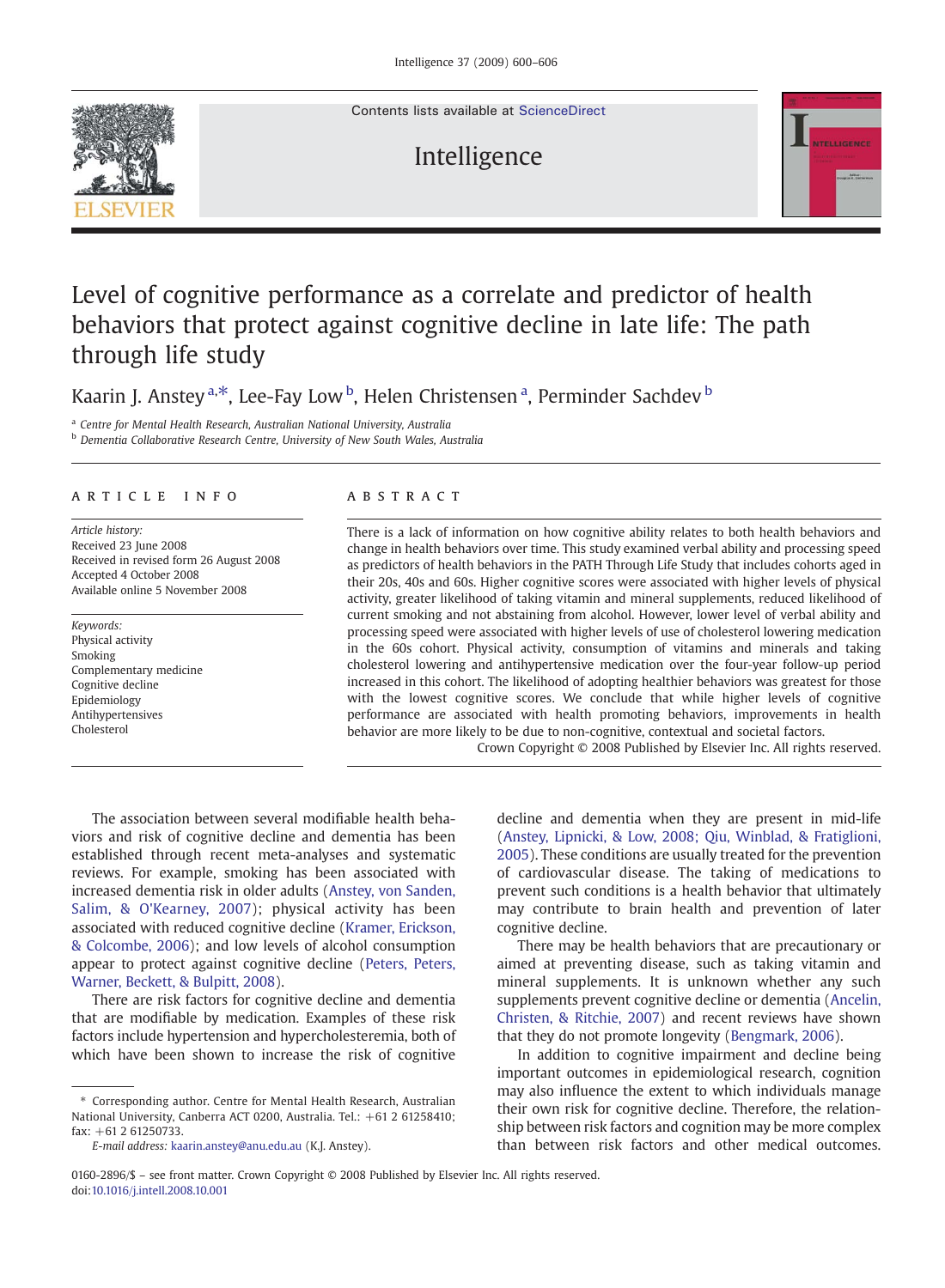Instead of a unidirectional direct or indirect effect between exposure and cognitive decline, there may be an interactive cycle involving cognition, self-management of health, and ultimate cognitive outcomes. We have argued previously that the association between cognition and mortality may be in part explained by the tendency for better health behavior and chronic disease management to occur in groups with higher levels of education and better cognitive performance ([Anstey,](#page--1-0) [Mack, & von Sanden, 2006\)](#page--1-0). However, there has been little empirical evidence on which to base this view.

One of the few studies to examine cognition as a predictor of health behavior showed that smoking cessation reported in mid-life was associated with higher IQ at age 11 ([Taylor et al.,](#page--1-0) [2003](#page--1-0)). However, we are not aware of any study that has examined cognitive function as a predictor of change in other health behaviors such as taking vitamins or prescription medication for cardiovascular risk factors, or for engaging in physical activity. It is also unknown whether cognitive ability has a greater effect on health behavior at different stages of the life-course.

Use of prescription medication differs from health behaviors that occur as part of lifestyle such as physical activity and smoking. This adaptive behavior depends on the individual having been prescribed medication by their physician, and hence is the outcome of a series of events whereby the individual must either seek medical attention or experience a medical event, obtain a diagnosis and then follow this up by taking prescribed medication. Since higher levels of education and cognitive ability are associated with better health, and are also expected to be associated with higher levels of help seeking and diagnosis, it is difficult to predict which direction the net effect of cognition on medication use (for high cholesterol and blood pressure) will take.

The present study investigates how cognitive function in adulthood is associated with health behaviors that may influence chronic disease and cognitive development and decline in late life. The health behaviors studied include physical activity, smoking and alcohol consumption, taking cholesterol lowering and antihypertensive medication, and taking vitamin or mineral supplements. The study aims to a) determine the extent to which cognitive function is associated with health behaviors that have been shown to protect against cognitive decline or that modify risk factors for dementia; b) determine whether cognitive function is associated with the uptake of positive health behaviors or cessation of negative health behaviors over a four year follow-up period.

Analyses were conducted using a measure of verbal intelligence because it was hypothesised that higher levels of verbal intelligence would be associated with greater general knowledge about healthy life-styles, and in turn, more beneficial health behaviors. To determine whether this was an effect restricted to knowledge, or whether it was associated more broadly with fluid type abilities, we also evaluated a measure of processing speed as a correlate and predictor of health behaviors. The main variables that could potentially confound any association between cognitive function and health behavior include education and physical health, both of which may influence both verbal intelligence and health behaviors. These factors were therefore controlled for statistically in all analyses.

# 1. Method

### 1.1. Study design and participants

The sample came from the PATH Through Life Project, a large community survey concerned with the health and well being of people aged 20 to 24 (20s), 40 to 44 (40s), and 60 to 64 (60s) years who live in Canberra or the neighbouring town of Queanbeyan, Australia [\(Jorm, Anstey, Christensen, &](#page--1-0) [Rodgers, 2004](#page--1-0)). Each cohort is to be followed up every 4 years over a total period of 20 years. Results presented here concern the first and second wave interviews with 20- to 24 year-olds being conducted in 1999–2000 and 2003–2004, 40 to 44-year-olds, which were conducted in 2000–01 and 2004–05, and with 60- to 64-year-olds, conducted in 2001– 02 and 2005–06 respectively. Participants had to be in their respective age group on the 1st January 1999 (for 20-to 24 year olds) 2000 (for 40- to 44-year-olds), or 2001 (for 60- to 64-year-olds). The sampling frames were the electoral rolls for Canberra and Queanbeyan, Australia. Registration on the electoral roll is compulsory for Australian citizens. At Wave 2, of the 20–24 year old cohort, 1061 had moved, 2190 could not be found, 1701 refused or had poor English, and 2404 were interviewed (58.6% of those found and in age range). In the 40–44 year old cohort, 280 had moved, 612 could not be found, 1389 refused or had poor English, and 2530 were interviewed (64.6% of those found and in age range). For the 60- to 64-year-olds, there was a change to the law allowing the Australian Electoral Commission to release more specific age group information. Letters were sent to 4832 persons, 34 were out of the required age range, 182 had moved, 28 were dead, 209 could not be found, 1827 refused or their English was too poor to allow an interview, and 2551 were interviewed (58.3% of those found and in age range). At Wave 2, 2139 of the 20s, 2354 of the 40s, and 2222 of the 60s were reinterviewed.

### 12 Measures

# 1.2.1. Education

Highest level of education was measured using six questions assessing (i) the amount of primary (elementary) and secondary schooling, (ii) the highest level of postsecondary/tertiary education attained, (iii) the number of years taken to complete post-secondary/tertiary education, (iv) present courses of study, (v) time taken on present courses of study, and (vi) whether present study is being completed on a full- or part-time basis. Responses to these items were combined into a single variable corresponding to the highest level of education attained, ranging from 4 to 18 years.

### 1.2.2. Spot-the-Word task

Lexical decision performance was measured using the Spot-the-Word Test Version A (STW), which asks participants to choose the real words from 60 pairs of words and nonsense words [\(Baddeley, Emslie, & Nimmo-Smith, 1992\)](#page--1-0).

# 1.2.3. Symbol–Digit Modalities Test

The Symbol–Digits Modalities Test (SDMT, [\(Smith, 1982\)](#page--1-0) was administered as a measure of mental speed that is highly